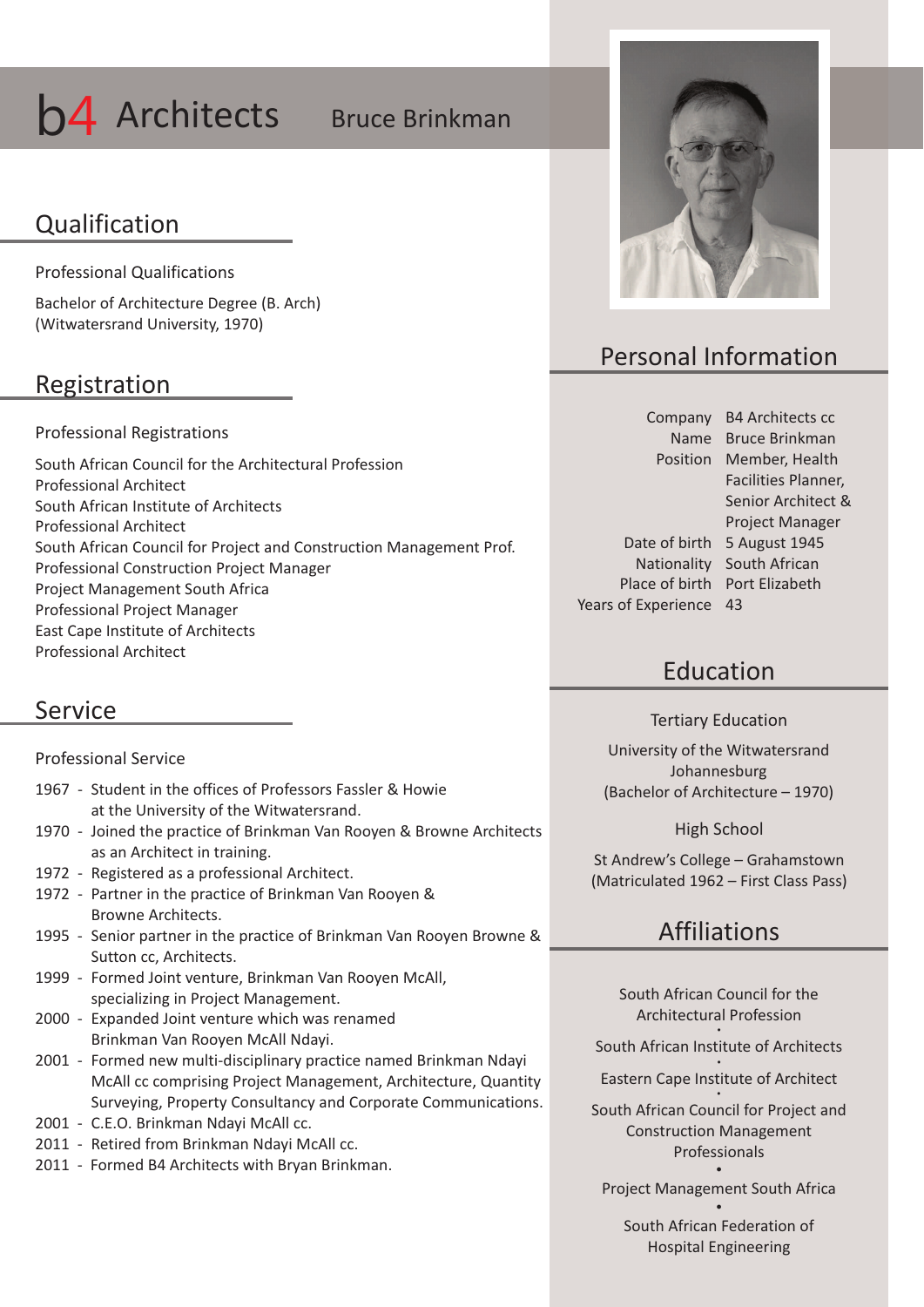

### Experience

Health Facilities Planning / Hospital Design Standards

- \* Council for Scientific and Industrial Research :ISUU Project Classification and Measurement Project Healthcare Facilities spatial analysis
- \* Council for Scientific and Industrial Research : Architectural input on Eastern Cape Hospital Design Guide update (2011) - Consultant Team co-ordinator and Principal Healthcare Architectural Consultant
- Council for Scientific and Industrial Research : ISUU Project Classification and Measurement Project
- \* Model 200 Bed Hospital (current conceptual design only for an est. construction value R250 million) Healthcare Facilities spatial analysis & Health Facilities Planner
- Project coordinator CSIR / EC Hospital Design Guide 2011 for NDOH.
- **\*** Specialist Consultant & member review committee EC Hospital Design Guide 2009.
- PE Hospital Complex Upgrading (2004-2010) Project Coordinator.
- ECDOH Health Facilities (2003-2005) Project Coordinator.
- \* 1999 CSIR Audit Co-ordinator, Livingstone Hospital Audit
- \* 1995 CSIR Audit Co-ordinator, Livingstone Hospital Audit
- **Business Plan for Livingstone Hospital rationalization for ECDOH.**
- Business plan for PE Provincial Hospital rationalization for ECDOH.
- Business plan for EDH/Dora Nginza rationalization for ECDOH.
- Rationalisation plan for Hospital Services in the Nelson Mandela Bay Metro area for the ECDOH (2005).
- EDH Report on suitability for continued use for ECDOH (2004).
- Co-ordination of Phasing and decanting for upgrading of Main Ward Block at Livingstone Hospital (1994-96).
- Co-ordination of Phasing and decanting of Hospital for upgrading of Uitenhage Hospital (1999-2009).
- Co-ordination of Phasing and decanting for upgrading of Holy Cross Hospital (2003-2011).
- Ÿ Co-ordination of Phasing and coordination for upgrading of St. George;s Hospital (1989-1994).
- Co-ordination of upgrading of PE Hospitals for 2010 World Cup.

#### Conference Papers

- SAFHE 2001 : Mobile Destruction cause and prevention of damage by mobile equipment in hospitals
- SAFHE 2003 : Planning Procedures planning and implementation of Healthcare Projects
- CSIR/NDOH Working Group 2011 : Presentation of Hospital Design Guide
- Wits School of Medicine 2010 : Guest Lecturer maintenance management of Healthcare Facilities
- $\cdot$  Roadshow Presentations for ECDOH in each district (2006 2008) : Maintenance of Healthcare Facilities in the Eastern Cape
- SAFHE 2007 : Redevelopment of the PE Hospital Complex

#### Conferences Attended

- South African Federation of Hospital Engineers 1997 Conference : Mykinos, Western Cape
- International Federation of Hospital Engineers 1998 Conference : Edinburgh, Scotland
- South African Federation of Hospital Engineers 2001 Conference : Sun City
- South African Federation of Hospital Engineers 2003 Conference : East London
- South African Federation of Hospital Engineers 2005 Conference : Sun City
- South African Federation of Hospital Engineers 2007 Conference : Port Elizabeth
- International Federation of Hospital Engineers 2009 Conference : Cape Town
- IQPC Health 2010 Conference : Sandton
- South African Federation of Hospital Engineers 2011 Conference : Boksburg
- South African Federation of Hospital Engineers 2013 Conference : Cape Town (attending 11-14 March 2013)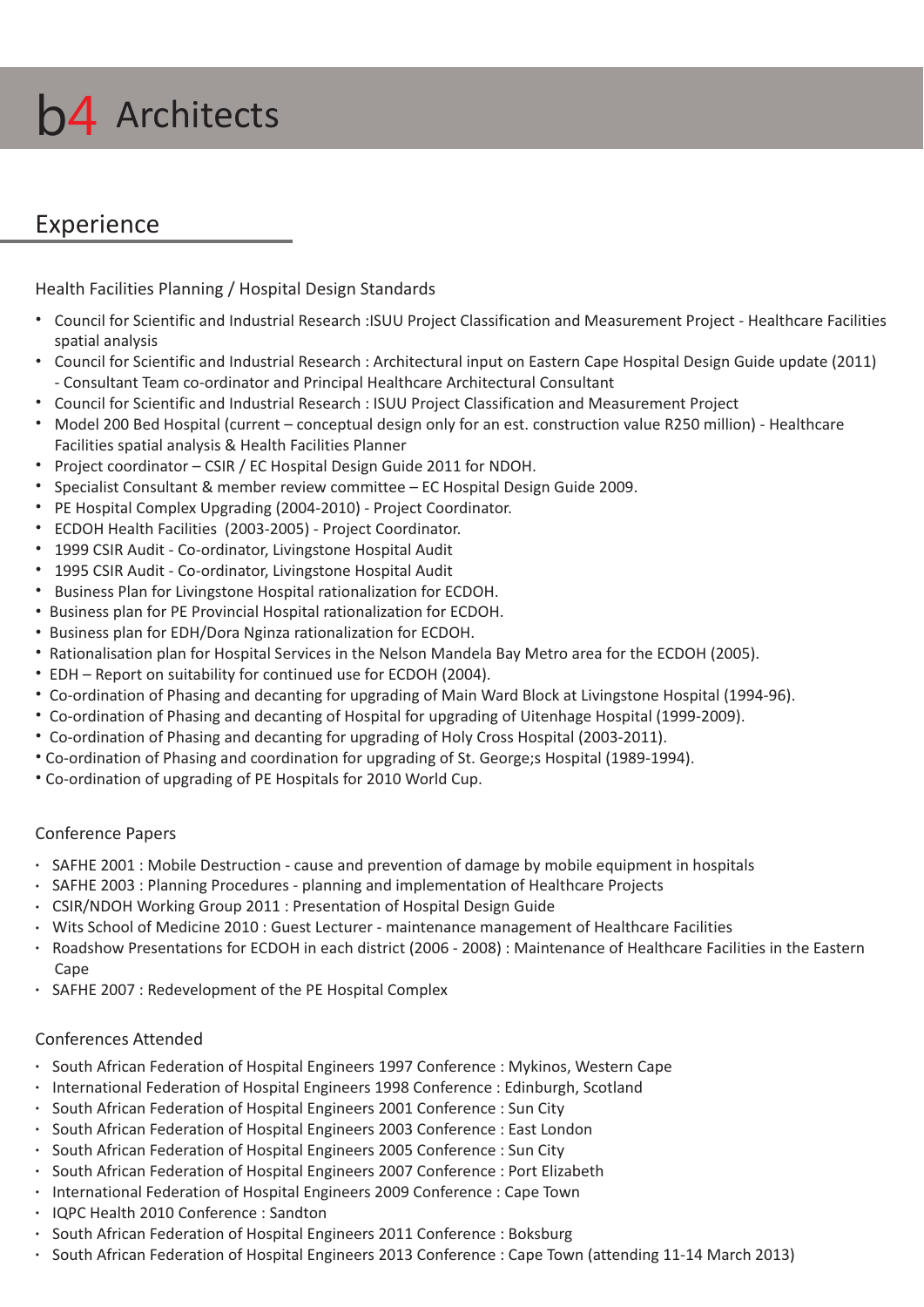

### Experience

Health Facilities Audits

- 1999 CSIR Audit Coordinator, Livingstone Hospital Audit.
- Project Manager / Coordinator for the 2005 / 2006 9 Hospital Audit carried out by BBML JV.
- Project Manager / Coordinator for the 2005 / 2006 Mini Audit carried out for the Department of Health on Hospitals and District Offices in the Eastern Cape.

### Healthcare

- \* Knysna Private Hospital, Knysna: Various Projects 2000 to 2011 (R30 million).
- Principal Agent / Project Coordinator
- \* Knysna Private Hospital, Knysna : New 2-Storey Building & Parking Decks 2011 to present (R20 million) – Principal Agent / Project Co-ordinator
- Mdantsane Private Hospital, Mdantsane : New 56 bed hospital 2011 to present (R56 million)
- Principal Agent / Project Coordinator / Health Facilities Planner
- Livingstone Hospital, Port Elizabeth: Upgrading New Accident & Emergency Centre 2008-2010 (R300 million).
- Principal Agent / Project Coordinator / Health Facilities Planner
- Livingstone Hospital, Port Elizabeth: Upgrading Ward Blocks (R55 million).
- Principal Agent / Project Coordinator
- Livingstone Hospital, Port Elizabeth: Upgrading New Theatres (R20 million).
- Principal Agent / Project Coordinator
- Holy Cross Hospital, Flagstaff: Upgrading (R250 million).
- Principal Agent / Project Coordinator
- Uitenhage Hospital, Uitenhage: Upgrading (various phases 1999-2008) (R120 million).
- Principal Agent / Project Coordinator
- PE Provincial Hospital, Port Elizabeth: Upgrading 2010 (R20 million).
- Principal Agent / Project Coordinator
- Madwaleni Hospital, Elliotdale: Upgrading Phase one (R300 million).
- Principal Agent / Project Coordinator / Health Facilities Planner
- Madwaleni Hospital, Elliotdale: Upgrading of Infrastructure (R30 million).
- Principal Agent / Project Coordinator
- \* Beacon Bay Hospital, East London (R100 million).
- Principal Agent / Project Coordinator
- \* St George's Hospital, Port Elizabeth: Various Projects 1989 to 2005 (R250 million).
- Principal Agent / Project Coordinator / Health Facilities Planner
- \* West Coast Private Hospital, Vredenberg: Various Projects 2000 to 2011 (R30 million).
- Project coordinator
- Kouga Partnership Hospital, Humansdorp: PPP (R30 million)
- Principal Agent / Project Coordinator
- Proposed Upgrading & Rehabilitation of Debswana Hospital, Debswana, Botswana (R120 million)
- Principal Agent / Health Facilities Planner